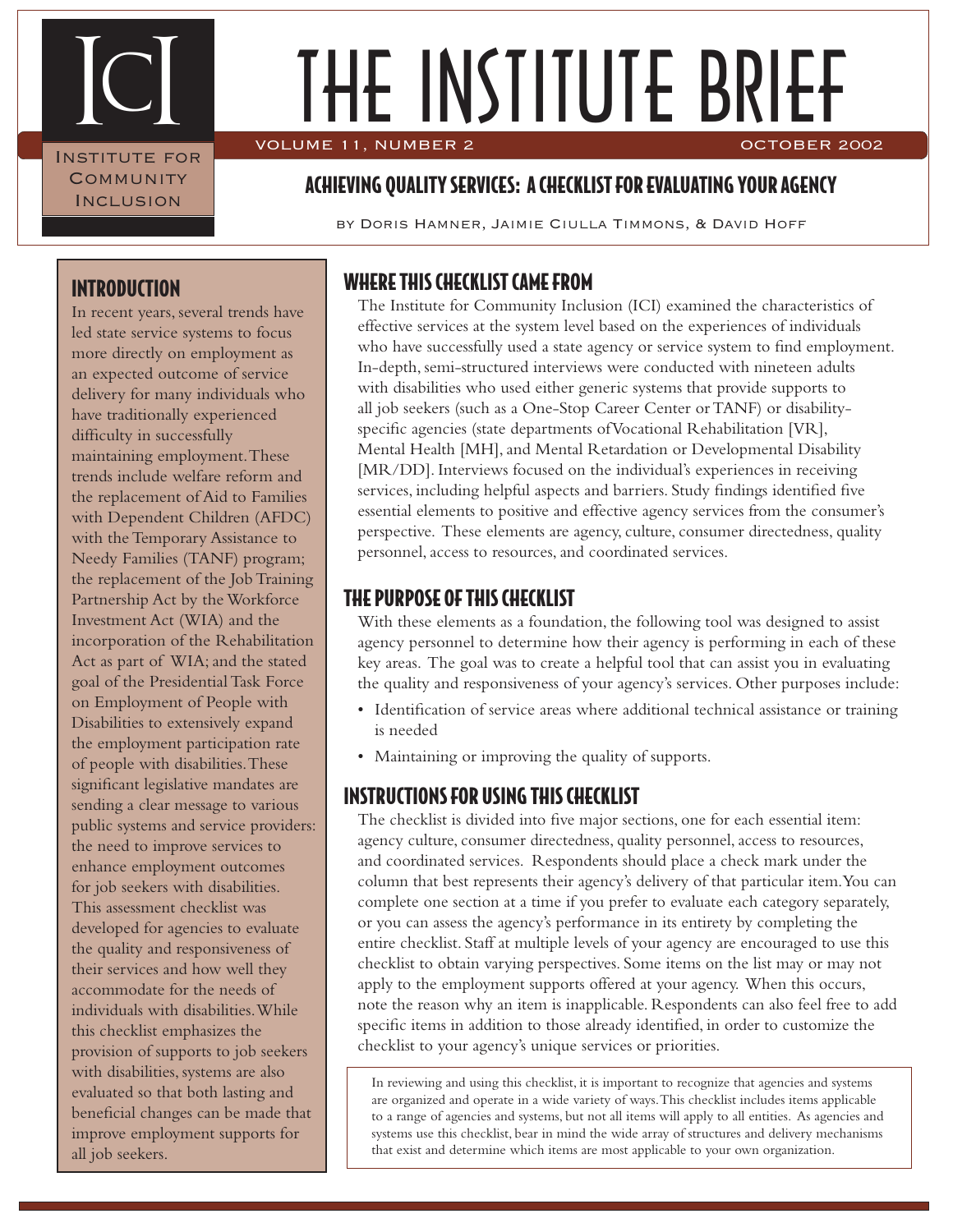## **Five Essential Elements**

|                                                                                                                                                                                                    | Partially in place<br>Fully in place |  |  | Not applicable |  |  |
|----------------------------------------------------------------------------------------------------------------------------------------------------------------------------------------------------|--------------------------------------|--|--|----------------|--|--|
|                                                                                                                                                                                                    |                                      |  |  |                |  |  |
| <b>1. AGENCY CULTURE</b><br>Social environment is warm, and staff have welcoming demeanors and positive reactions/attitudes.<br>Physical environment is accessible and equipment is user-friendly. |                                      |  |  |                |  |  |
| This agency has signs that convey a positive tone.                                                                                                                                                 |                                      |  |  |                |  |  |
| Agency personnel at the reception area are helpful, friendly, and will try to answer all questions.                                                                                                |                                      |  |  |                |  |  |
| The environment is welcoming.                                                                                                                                                                      |                                      |  |  |                |  |  |
| There are clearly visible, accessible features in the form of ramps, doors, and bathrooms.                                                                                                         |                                      |  |  |                |  |  |
| There are specific features available that improve the accessibility of technology at the site such as touch<br>screens, and voice recognition software.                                           |                                      |  |  |                |  |  |
| 2. CONSUMER DIRECTEDNESS*<br>Active involvement and choice-making by job seeker throughout all stages of the job search.<br>Services are tailored to the unique needs of each job seeker.          |                                      |  |  |                |  |  |
| The consumer can select or change caseworkers easily at this agency.                                                                                                                               |                                      |  |  |                |  |  |
| The consumer can hire non-traditional resources as family or community members,<br>to help with job-related needs.                                                                                 |                                      |  |  |                |  |  |
| Consumers have direct control over their services by managing their own cash or vouchers.                                                                                                          |                                      |  |  |                |  |  |
| Funds are portable making it possible to change service providers with ease.                                                                                                                       |                                      |  |  |                |  |  |
| This agency has individuals with disabilities as staff members.                                                                                                                                    |                                      |  |  |                |  |  |
| This agency provides genuine opportunities for consumers to evaluate the<br>quality of their services and then it acts on those suggestions.                                                       |                                      |  |  |                |  |  |
| Agency staff encourages job seekers to contact employers themselves.                                                                                                                               |                                      |  |  |                |  |  |
| Personnel encourage the consumers to discuss their interests and concerns throughout the process.                                                                                                  |                                      |  |  |                |  |  |
| Personnel offer choices to job seekers about job search strategies to use such as<br>sending resumes, cold calling or using Web-based search engines.                                              |                                      |  |  |                |  |  |
| Personnel offer choices about potential career matches based on skills and interests.                                                                                                              |                                      |  |  |                |  |  |
| Personnel tailor supports to the unique needs of each individual.                                                                                                                                  |                                      |  |  |                |  |  |
| The individual's preferences and interests are the primary criteria for the<br>types of positions individuals are referred to and placed in.                                                       |                                      |  |  |                |  |  |
| Personnel empower job seekers by teaching job search techniques.                                                                                                                                   |                                      |  |  |                |  |  |
| Personnel educate individuals about their employment rights under the<br>Americans with Disabilities Act (ADA) of 1990.                                                                            |                                      |  |  |                |  |  |

\* For the purposes of this checklist, the term "consumer" is used to refer to the individual receiving services. We recognize that settings and organizations may use alternate terms such as job seeker, customer, or client.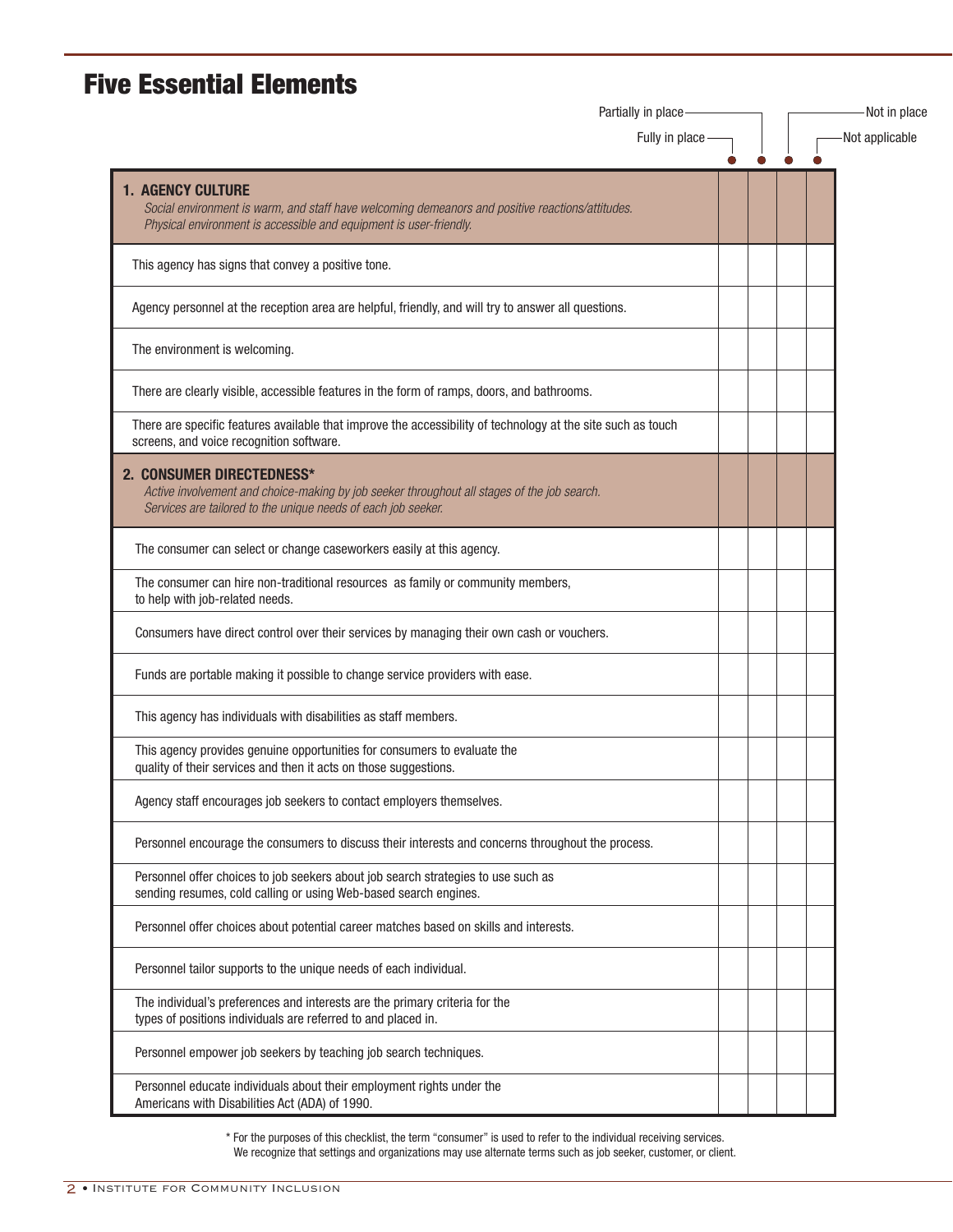### **Five Essential Elements**

| Partially in place                                                                                                                                                                                               |  |  | Not in place   |
|------------------------------------------------------------------------------------------------------------------------------------------------------------------------------------------------------------------|--|--|----------------|
| Fully in place                                                                                                                                                                                                   |  |  | Not applicable |
| <b>3. QUALITY PERSONNEL</b>                                                                                                                                                                                      |  |  |                |
| Demonstrated reliability and consistency.<br>Provided emotional support (encouragement, motivation, confidence-building).                                                                                        |  |  |                |
| Job contacts are solicited and received from family and friends for every job search.                                                                                                                            |  |  |                |
| Personnel provide call-backs within 24 hours and provide ongoing and regular contact.                                                                                                                            |  |  |                |
| Counselors will meet with consumers when convenient including evenings and weekends.                                                                                                                             |  |  |                |
| Personnel are available to meet consumers at convenient locations including coffee shops, homes, etc.                                                                                                            |  |  |                |
| Counselors will go with consumers to job fairs and interviews.                                                                                                                                                   |  |  |                |
| Personnel help with resumes, cover letters, mock interviews, presentation skills and show the consumer how<br>to use the resources of the agency.                                                                |  |  |                |
| Personnel have the skills and competency to do their jobs and have the critical knowledge of areas/values as<br>identified by consumers.                                                                         |  |  |                |
| Counselors respect an individual's choice about disclosure of his/her disability, and do not disclose to<br>employers without consumer permission.                                                               |  |  |                |
| Counselors will contact the other services the consumer may be using only with the individual's permission.                                                                                                      |  |  |                |
| <b>4. ACCESS TO RESOURCES</b><br>Ample job seeking resources, including job listings, job readiness training, skills workshops, and technology such<br>as computers and fax machines.                            |  |  |                |
| Training is provided to consumers on the best methods for identifying and accessing resources.                                                                                                                   |  |  |                |
| Orientation is required as a standard part of service delivery.                                                                                                                                                  |  |  |                |
| Staff know and refer individuals to additional local resources, including support groups, assistive technology,<br>advocacy, and self-help groups.                                                               |  |  |                |
| Consumers are trained on how to access additional resources in the community in order to meet their long-<br>term needs.                                                                                         |  |  |                |
| <b>5. COORDINATED SERVICES</b><br>When employment support professionals join forces to meet consumers' needs<br>Consumers referred between agencies to receive the best services                                 |  |  |                |
| This agency has made arrangements for co-delivery of services with other organizations in the form of<br>interagency agreements.                                                                                 |  |  |                |
| Our interagency collaboration is best described as both having a shared sense of purpose and a mutual<br>respect for the counterpart agency.                                                                     |  |  |                |
| Dialogue is maintained between agency personnel by using informal (casual discussions, phone calls, e-mail<br>contact) and formal communication links (includes regular meetings that are scheduled in advance.) |  |  |                |
| Support is provided for individuals on how to contact outside resources, i.e., how to make contact, what to ask<br>for at different types of agencies.                                                           |  |  |                |